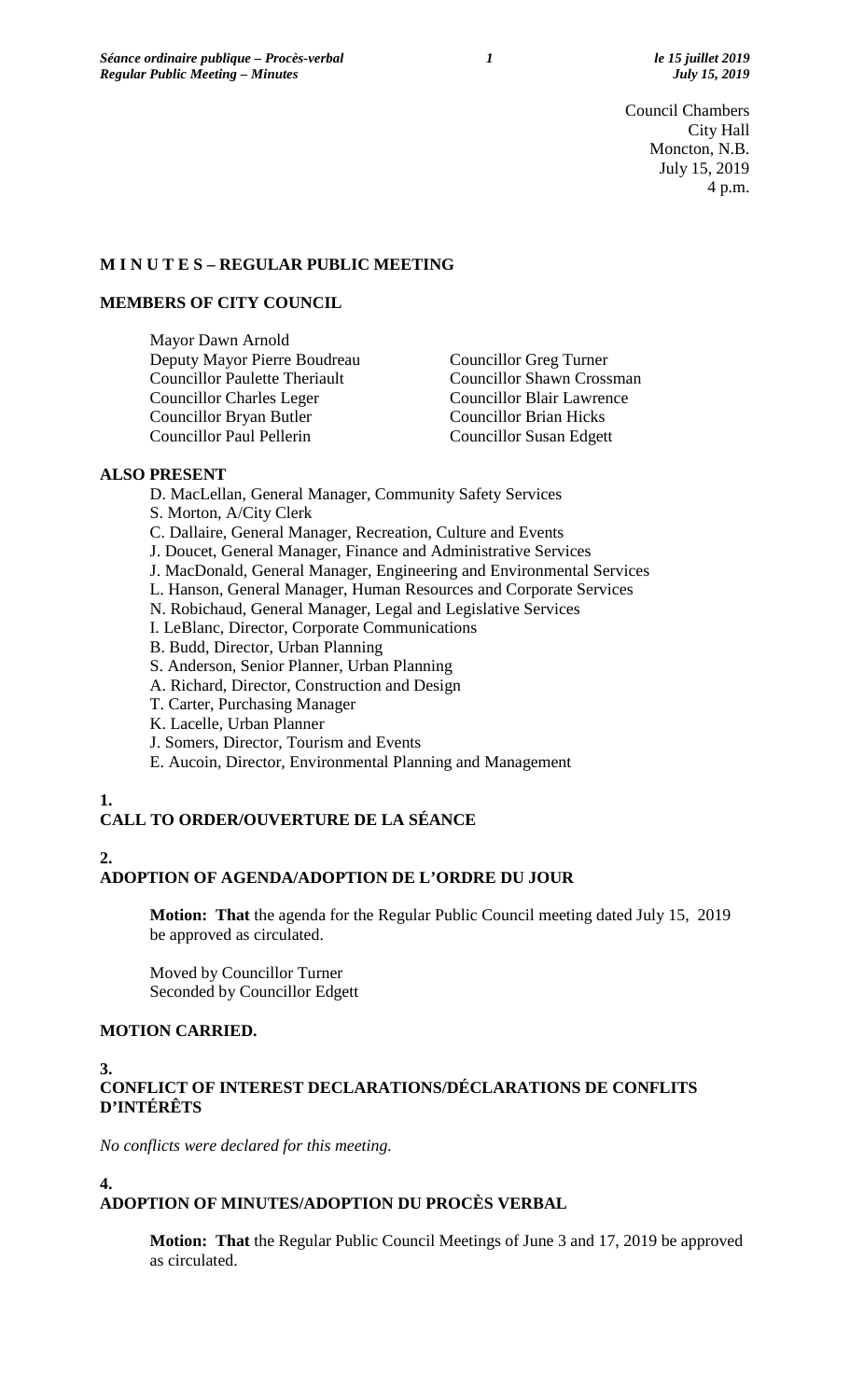Moved by Councillor Edgett Seconded by Councillor Butler

## **MOTION CARRIED.**

## **5.**

# **CONSENT AGENDA/QUESTIONS SOUMISES À L'APPROBATION DU CONSEIL**

5.1 **Street Closure** – Tour of Hope – Street affected: Main Street – July 28, 2019

**That** the organizers of the Tour of Hope be granted permission for the following street closure:

- From 4 p.m. until 7 p.m. on Sunday July 28, 2019. Main Street from Alma Street to Church Street for bike arrival and Assumption Place event
- 5.2 **Street Closure**  River of Pride Parade Streets affected: Main Street, Albert Street, Foundry Street, Downing Street – August 31, 2019

**That** permission be granted for the following street closures to accommodate Moncton's River of Pride Parade on Saturday August 31, 2019:

- From 8:30 a.m. to 2:30 p.m., a full street closure on Albert Street from Foundry Street to Euston
- Street for parade line-up and staging
- From 8:30 a.m. to 2:30 p.m., a full street closure on Foundry Street from Record Street to Main Street for parade line-up and staging
- Parade closure of Main Street at 1:15 p.m. proceeding East from Main Street and Foundry Street to Downing Street to disband at Riverfront Park.
- Closure of Main Street from Bonaccord Street to Mechanic Street, and closure of Downing Street from Main Street to Assomption Boulevard for parade

## 5.3 **Street Closure** – Resurgo Marathon – Street affected: Main Street – September 8, 2019

**That** the organizers of the Resurgo Marathon be granted permission for the following street closure:

- From 7 a.m. to 9 a.m. September 8, 2019: a one-lane closure, east-bound lane of Main Street from Harper Street to Wheeler Boulevard.
- 5.4 **Street Closure** Cats Cup Street affected: Canada Street September 14, 2019

**That** the organizers of the Cats Cup be granted permission for the following street closures:

- A full street closure of Canada Street from 6 a.m. to 2 p.m. on Saturday, September 14, 2019
- 5.5 **Street Closure & Noise By-Law Exemption (additional)**  Congrès mondial acadien 2019 Street Affected Downing Street – August 14 & 15, 2019 – Noise By-Law Exemption – August 17, 2019

**That** permission be granted for the following street closure to accommodate the earlier installation of a large tent structure along Downing Street:

• Closure of Downing Street between Assomption Boulevard and Sommet Lane beginning Wednesday, August 14, 2019 from 6 p.m. until the previously approved street closure begins on Thursday, August 15 at 6 a.m.

**That** permission be granted for the following Noise By-Law exemption to accommodate evening stage entertainment on the Riverfront:

• From 11 p.m. until 1:00 a.m. on Saturday, August 17, 2019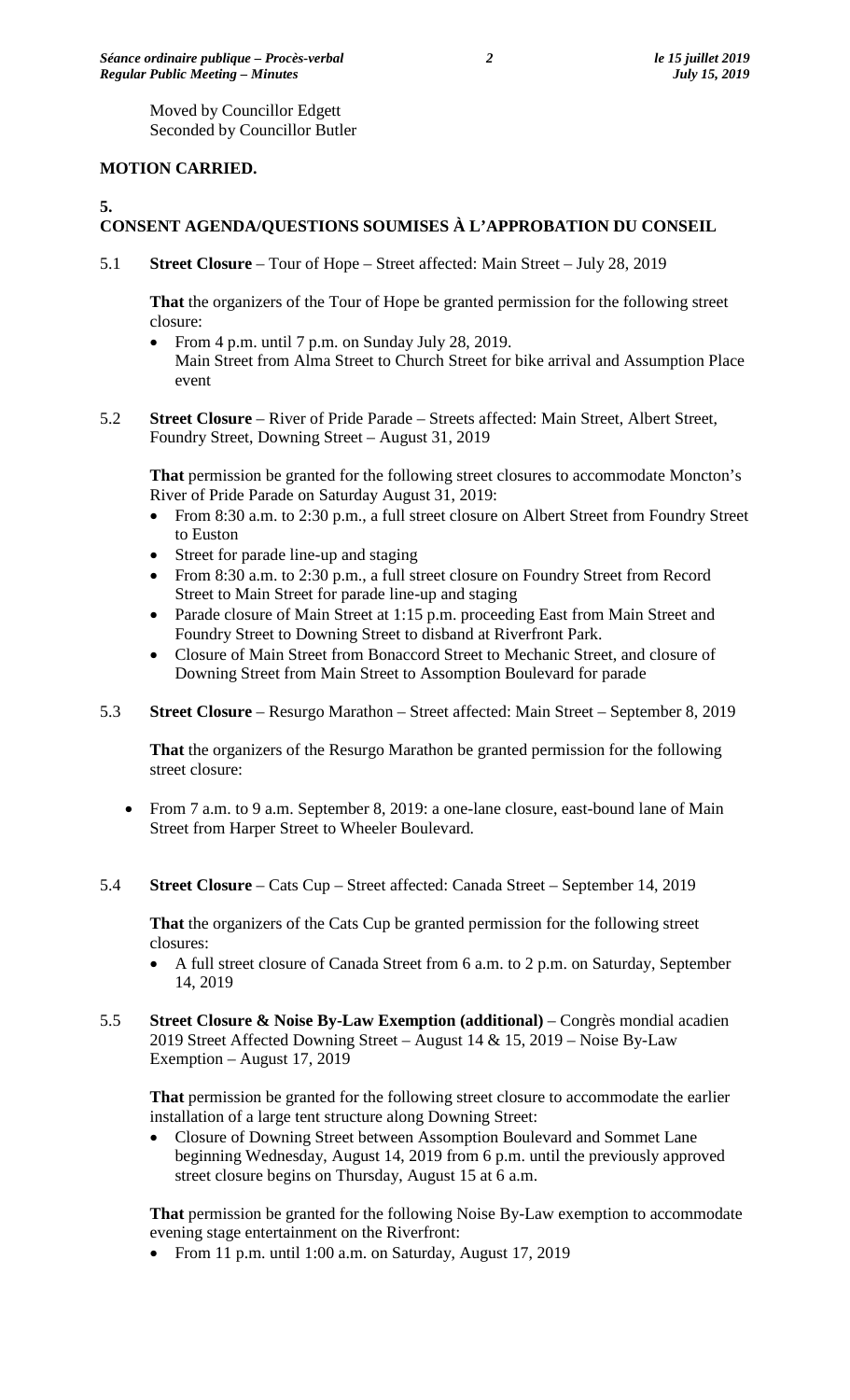## 5.6 **Noise By-Law Exemption** – Magnetic Hill Concert – August 9 & 10, 2019

**That** permission be granted for the following noise by-law exemption to accommodate a concert event at the Magnetic Hill Concert Site:

- From 11 p.m. on Friday, August 9 until 12 a.m. on Saturday, August 10
- From 11 p.m. on Saturday, August 10 until 12 a.m. on Sunday, August 11
- 5.7 **Noise By-Law Exemption** Rentrée universitaire 2019 (l'Université de Moncton) September 1, 2019

**That** permission be granted for the following noise by-law exemption to accommodate evening entertainment at the Université de Moncton as part of Rentrée universitaire 2019:

• From 11 p.m. on Sunday, September 1, 2019 until 1 a.m. on Monday, September 2, 2019.

**That** the consent agenda be approved with the following items outlined below:

- **Street Closure** Tour of Hope Street affected: Main Street July 28, 2019
- **Street Closure**  River of Pride Parade Streets affected: Main Street, Albert Street, Foundry Street, Downing Street – August 31, 2019
- **Street Closure** Resurgo Marathon Street affected: Main Street September 8, 2019
- **Street Closure** Cats Cup Street affected: Canada Street September 14, 2019
- **Street Closure & Noise By-Law Exemption (additional)**  Congrès mondial acadien 2019 - Street Affected Downing Street – August 14 & 15, 2019 – Noise By-Law Exemption – August 17, 2019
- **Noise By-Law Exemption** Magnetic Hill Concert August 9 & 10, 2019
- **Noise By-Law Exemption** Rentrée universitaire 2019 (l'Université de Moncton) September 1, 2019

Moved by Councillor Leger Seconded by Councillor Boudreau

In reply to Councillor Turner concerning access for businesses on Albert Street, Jillian Somers noted the organizers notified all of the stakeholders in the area. Communications have been received from two, i.e. Public Health and Chris Rock and Administration is working with them to have security to ensure access and that signage is in place. Security will be onsite to ensure access.

## **MOTION CARRIED.**

**6.**

## **PUBLIC AND ADMINISTRATION PRESENTATIONS/ EXPOSÉS DU PUBLIC ET DE L'ADMINISTRATIONS**

## **6.1 PUBLIC PRESENTATIONS/ EXPOSÉS DU PUBLIC**

6.1.1 **Presentation –** Hub City Youth Summit – Patrick Richard

City Council received a PowerPoint presentation from Patrick Richard, President and Founder of Hub City Young Professionals Network, a group which supports young professionals to expand their network base, promote themselves and their businesses in a fun and relaxed setting. The group meets on a monthly basis at various locations. Activities this year included participation in a competition to break the Guinness record for the world's largest speed networking event which presented an opportunity to showcase their connectivity. The Hub City Youth Summit, presented by RBC Future Launch, was held April 25, 2019. Twelve (12) recommendations emanated from the forum focusing on a variety of topics ranging from affordable housing to employment opportunities. Moncton ranked  $12<sup>th</sup>$  among 21 Canadian cities that participated and was the highest ranked city in the Atlantic provinces. Mr. Richard offered to provide a copy of the report to Council. He stressed that attracting and creating opportunities for the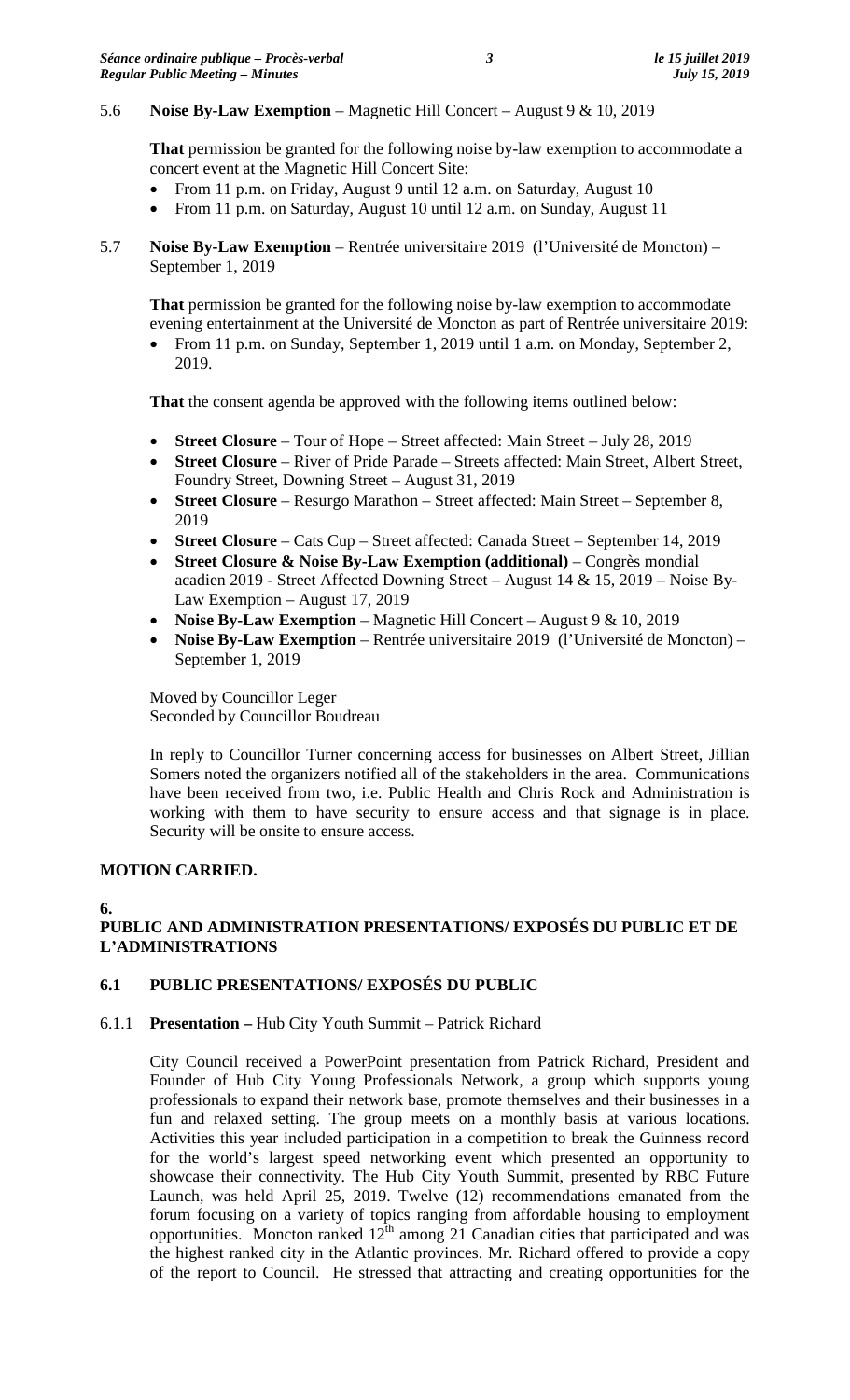City's youth should be a priority. Emanating from the summit were the following recommendations:

- Creation of a youth and retention officer
- Better transportation access and infrastructure
- Creating more "Pay to Play"
- Accessible work spaces for entrepreneurs

The Mayor and members of Council thanked Mr. Richard and his team and for his leadership.

## 6.1.2 **Presentation** – RibFest Update – Darrell Nameth, Rotary Club of Moncton West and Riverview

Darrell Nameth and Eric Mourant appeared before Council to thank the City for its continued support and funding of Moncton West and Riverview Rotary Clubs' annual Rotary Rib Fest. They also acknowledged the assistance of Jennifer Dallaire and staff of Parks and Leisure Services. The event was a success and featured local vendors as well as professional ribbers from across Canada and USA. The funds raised during the event will be used to support the Rotary's local charities. This year \$50,000 was donated to Rebecca Schofield Park and \$100,000 to the rotary park at the Avenir Centre. In addition, funding is provided to Edith Cavell School for their breakfast and lunch programs. Eric Mourant reported a profit of \$67,000.00 from this year's event.

The Mayor commended Messrs. Namath and Mourant on their ongoing community efforts.

## 6.1.3 **Other Presentatio**n/Autres présentations

Murlana MacDonald addressed Council regarding the issue of rats/rodents in Moncton's north end. She thanked members of Council who assisted her on the weekend. She requested the City's assistance in terms of finding a solution to this issue, adding that offsetting the problem to individual homeowners was not effective and has resulted in the use of rat poisoning presenting safety concerns children in the area. She requested the City's assistance in addressing this serious issue.

Councillor Turner clarified for the record that he also assisted in this situation on the weekend.

Discussion ensued among Council with Administration being requested to:

- review best practices in other communities such as Halifax, Saint John, Montreal, etc.
- provide a follow up report to Council on the inspection of the neighbourhood and provide recommendations to address this issue. The suggestion was made to include the SPCA as part of the solution.

Mr. MacLellan noted that By-Law Enforcement will contact Ms. MacDonald tomorrow and educating residents in terms of what steps can be taken to prevent rodents.

## 6.1.4 **Rainbow Crosswalks**

Dan Robichaud appeared before Council in support of rainbow crosswalks in Moncton He stressed the importance of the City in recognizing the LBGTQ+ community, adding that other communities such as Dieppe have installed rainbow colored crosswalks. He prepared images to circulate to Council.

## 6.1.5 **Presentation** - Mental Health Anti-Stigma Campaign

Robert McKay provided an update on the mental health anti-stigma campaign – Wear[eallpeers@wordpress.com.](mailto:allpeers@wordpress.com) He requested an appointment with the Legal Department and City's Social Inclusion Officer to review his information and ideas to help the City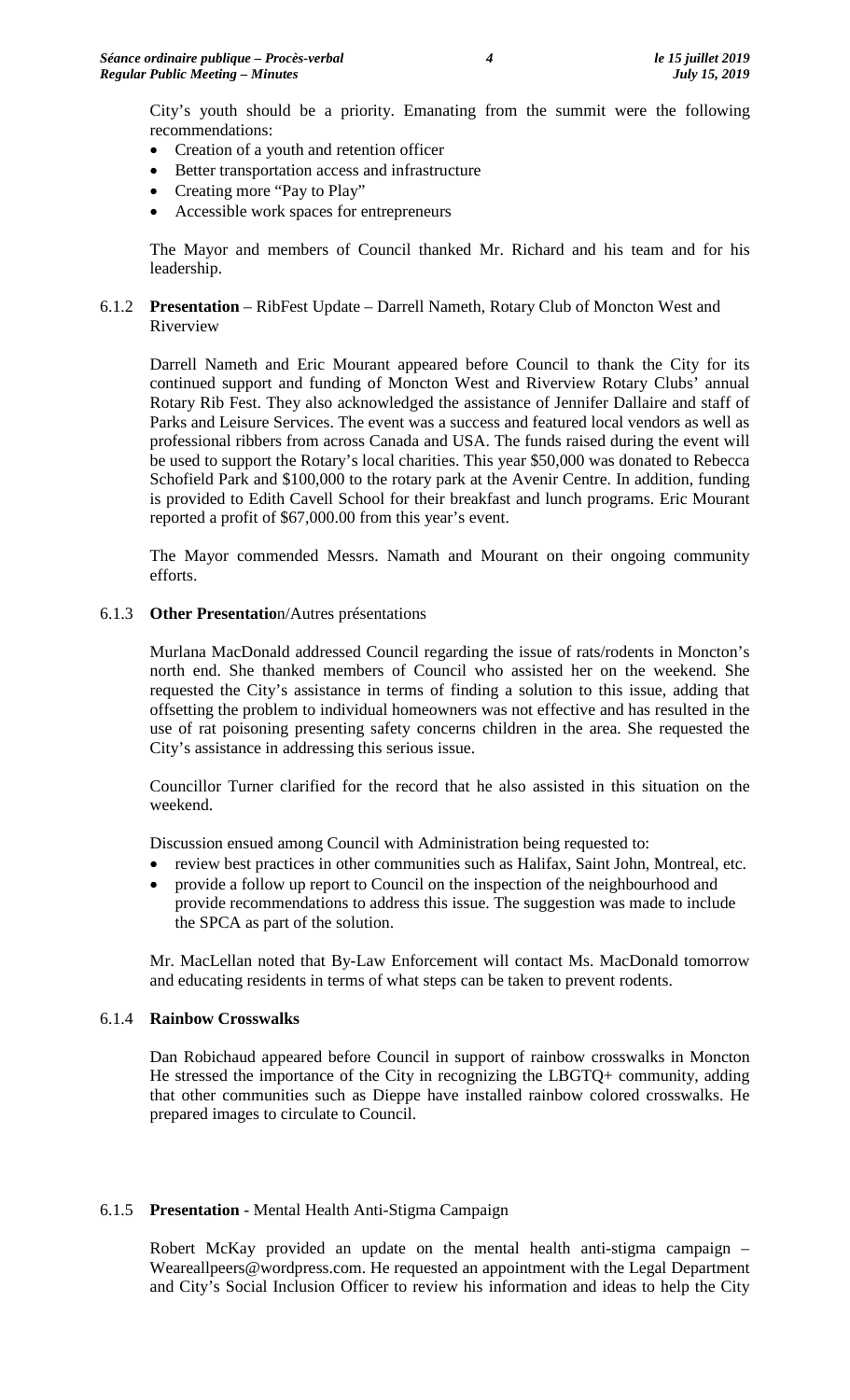achieve greater social inclusion. He also requested that an elected official attend this meeting. His campaign will include a more comprehensive update for the Council meeting of August 19, 2019. The Mayor requested that Catherine Dallaire contact Mr. McKay to make the necessary arrangements for the meeting.

## **6.2 ADMINISTRATION PRESENTATIONS/EXPOSÉS DE L'ADMINISTRATION**

## 6.2.1 **Presentation – Canadian Society for Civil Engineering Award** – Sherry Trenholm, Director Municipal Facilities

Sherry Trenholm introduced Samuel Richard, Vice President, Canadian Society of Civil Engineering Association and provided background on his work and volunteer in this area.

City Council received a PowerPoint presentation from Mr. Richard, explaining the association and recognizing the City of Moncton's Avenir Centre as a project that demonstrates leadership and innovation in brownfield redevelopment, environmental stewardship and storm water management. He encouraged the City to continue its efforts in sustainable infrastructure policies. On behalf of the Association, he presented the Excellence in Innovation in Civil Engineering Award to Mayor Arnold.

#### **7. PLANNING MATTERS/ QUESTIONS D'URBANISME**

## 7.1 **New Rezoning Application** – 1220 Ryan Street

City Council received a PowerPoint presentation with aerial views from Bill Budd regarding a new application to rezone 1220 Ryan Street (PID 70646302) from R2 (Two Unit Dwelling) Zone and RR1 (Rural Residential) Zone to P1 (Community Use) Zone to accommodate a daycare center with large playing fields and open space. The front portion is the area proposed to be rezoned as the back portion was previously rezoned and accommodates the existing daycare. Forty (43) parking spaces will be provided away from the residences. A landscaped buffer is intended on the south side. A wooden fence will be constructed around the property and will transition to a chain link fence securing the area for the daycare. The new daycare will be similar to the adjacent daycare. Amenities include an ice rink, biking trails, etc. It is recommended that Council proceed with the rezoning with conditions.

**Motion: That** Moncton City Council proceed with amendment process for Zoning Bylaw Z-213.68 and:

- 1) That Council give 1st reading to Zoning By-law amendment Z-213.68;
- 2) That a public hearing be set for August 19, 2019; and
- 3) That By-law Z-213.68 be referred to the Planning Advisory Committee for its written views; and

The rezoning, if approved, should be subject to a conditional zoning agreement, including but not limited to:

- 1) That the fence on the south side be erected prior to construction work on the subject site to ensure the construction work does not negatively impact the adjacent residential neighbours;
- 2) That this rezoning approval shall expire within forty-eight (48) months of it coming into effect unless a development permit is obtained;
- 3) That as per Policy PA-1 (Plan Administration & Implementation), a Municipal Plan amendment is not required
- 4) All uses of land pursuant to this agreement shall conform with the provisions of the City of Moncton Zoning By-law, as amended from time to time, except as otherwise provided herein;
- 5) That nothing contained herein shall prohibit or in any way limit the Developer's right to apply for a variance pursuant to the provisions of the Community Planning Act;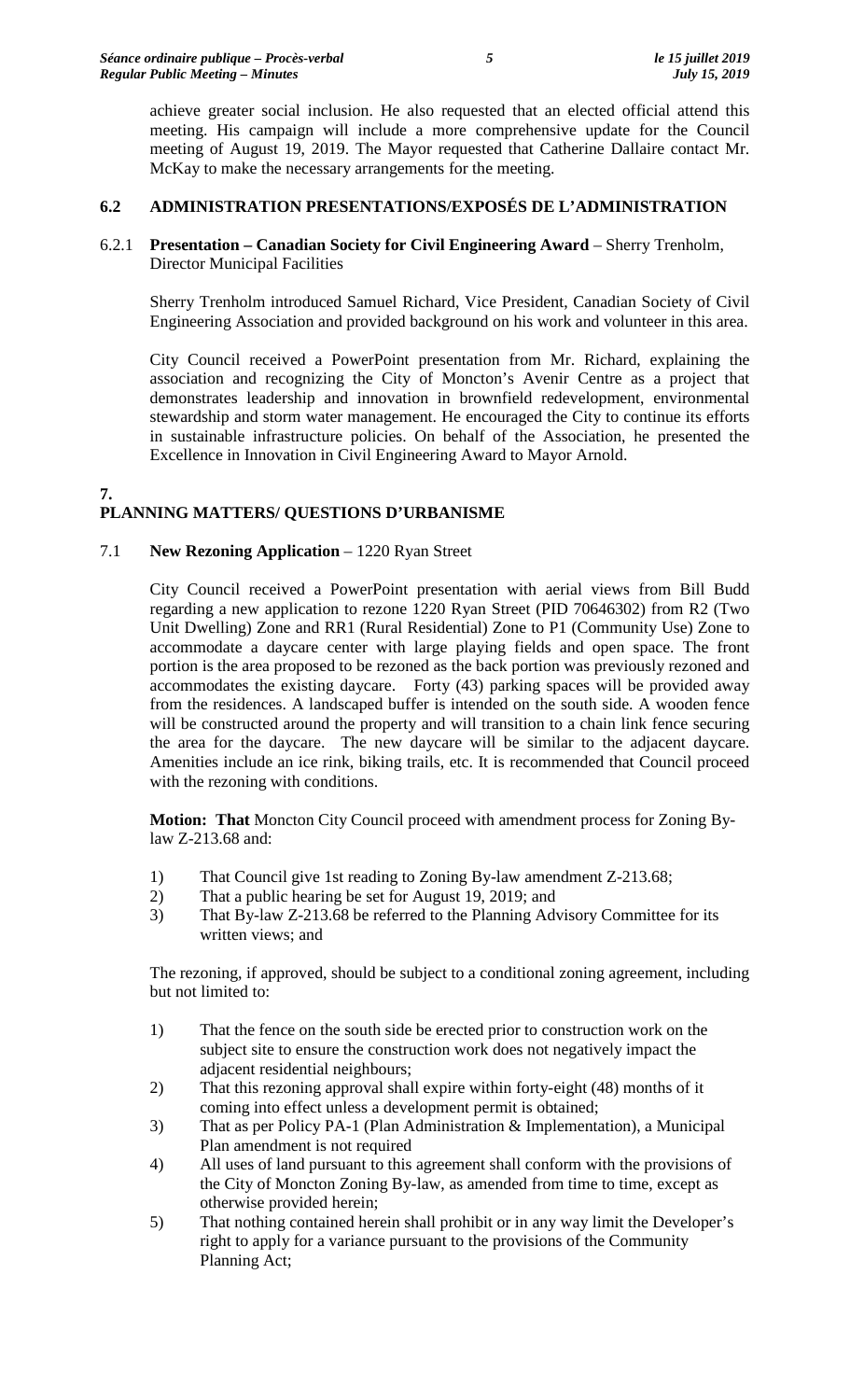- 6) The development shall be carried out in substantial conformance with the plans and drawings submitted as Schedule B; and
- 7) That the \$1,000 security deposit required for a Conditional Rezoning Agreement and by-law registry fees, be paid prior to registration.
- 6) The development shall be carried out in substantial conformance with the plans and drawings submitted as Schedule B; and
- 7) That the \$1,000 security deposit required for a Conditional Rezoning Agreement and by-law registry fees, be paid prior to registration.

Moved by Councillor Boudreau Seconded by Councillor Butler

In reply to Councillor Leger, Mr. Budd advise that clause 5 was as previously, minor alterations and variances had to return to Council for another hearing. Moving forward the intent is to send minor variances to the PAC to avoid a large public process.

## **MOTION CARRIED.**

7.2 Tentative Subdivision Plan - Unit 2 - Université de Moncton Subdivision

City Council received a PowerPoint presentation with aerial views of the proposed subdivision plan to create the western portion of rue de la Francophonie and lands for public purposes. New streets are planned in the subdivision in two phases. Phase 1 includes Pascal Poirier and a portion of rue de la Francophonie. U de M prepared a master plan for this area which includes a mixed-use concept for the area. A second access is planned for the Shannex development through the creation of the Pascal Poirier and rue de la Francophonie.

## **Motion: That** Moncton City Council:

- Assent to the location of that portion of Rue De La Francophonie Street (public);
	- Assent to the location of Land for Public Purposes (62 sq. m.);

as proposed on the Tentative Plan entitled Unit #2, Université de Moncton Subdivision

Subject to the following condition:

Streets and Services to be designed and constructed in accordance with the City's current Subdivision Standards and Guidelines.

Moved by Councillor Thériault Seconded by Councillor Edgett

Discussion ensued on the name rue des Aboiteaux. Mr. Budd noted that this is a private road on the university's land and will change in Phase II when connection is made to Crowley Farm Road. The name conflicts with a street name in Dieppe and will likely not be placed in the name bank.

## **MOTION CARRIED.**

## **8.**

## **STATEMENTS BY MEMBERS OF COUNCIL/ EXPOSÉS DES MEMBRES DU CONSEIL**

## **Susan Edgett**

- Participated in the Inspire Festival and congratulated the organizing committee for a great festival. She also attended their reception on the waterfront on Thursday.
- Mentioned Ronald Babin who founded the Petitcodiac Riverkeepers and the fact that the project on the river has been postponed by the Province. She encouraged the City to be vigilant in petitioning to see the project underway for 2021
- Thanked Frank Vandenburg and members of the Enhancing Democracy Committee for their work and efforts on the committee

## **Greg Turner**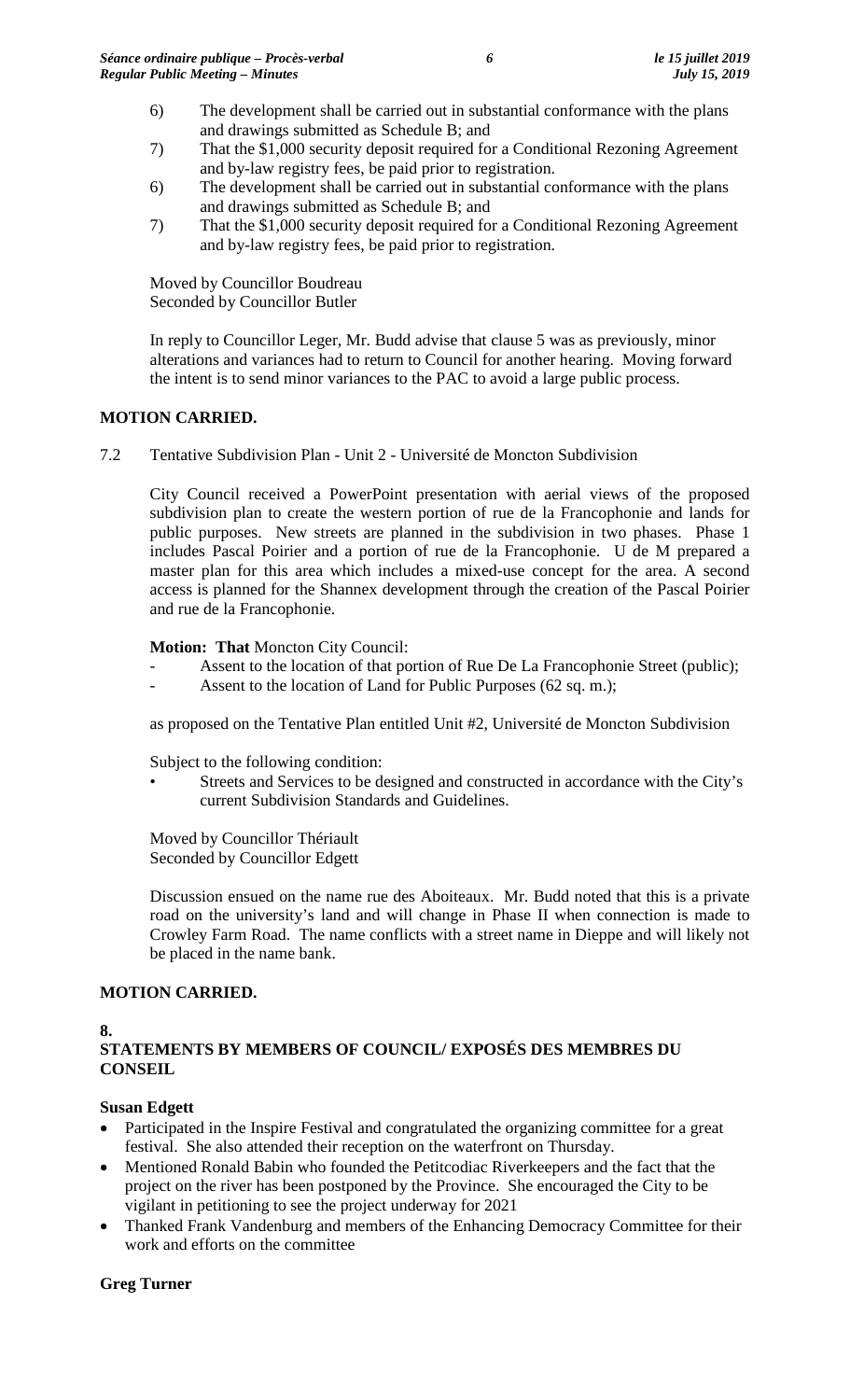- Represented City Council at the annual Maritime Fire Chiefs' Conference Friday evening bringing greetings to over 200 Fire Chiefs in attendance. He congratulated Fire Chief Landry for his efforts in organizing this event, adding that such events are significant for the City.
- Noted the Def Leppard concert was well attended with a sold out audience, adding that the attendees left the concert in an orderly fashion.

## **Charles Léger**

• Thanked individuals and organizations for their ongoing efforts to address the issue of homelessness in the downtown adding that they do exceptional work without recognition

## **Dawn Arnold**

- Thanked volunteers for their work at the various events in the City i.e. Atlantic Nationals
- Commended passionate visionaries responsible for bringing the world to Moncton through international events such as the Pan Am Junior Badminton Championships and the Scots Dance last weekend
- Reminded the public of the upcoming City of Shakespeare in the Park and Mosaïq Multicultural Festival
- Noted that tax reform is needed across the Province as the role of Councils is to balance growing the economy and enhancing the quality of life in the midst of challenges in urban centres with limited resources
- Noted that the City's building permits issued more than doubled other areas in the province.
- Reminded citizens of free accessible activities in Moncton and acknowledged the efforts of those who work to ensure safety community.
- Encouraged citizens to continue to provide feedback, whether they be walking meetings, emails, etc. as well as through LetsChat Moncton.
- Thanked the Consul générale de France Madame Laurence Monmayrant for her work as she finishes her term in this role.

## **9.**

## **REPORTS AND RECOMMENDATIONS FROM COMMITTEES AND PRIVATE MEETINGS/ RAPPORTS ET RECOMMANDATIONS DES COMITÉS ET RÉUNIONS À HUIS CLOS**

9.1 **Presentation** – Public Art Master Plan

City Council received a PowerPoint presentation from Joanne Duguay regarding the Public Art Master Plan. The Plan was developed in consultation with various departments and stakeholders. She acknowledged members of the project steering committee who met extensively to develop the plan. The plan defines public art and establishes core public values to ensure artistic value and diversity, etc. Consultation was held with member municipalities of the creative City network of Canada. The creation of an ad hoc arts and public places committee will be established for each project. The plan contains five major goals. The plan also includes an implementation strategy and steps to ensure its success and also encourages private development to consider public art. Part of the plan includes the revised percentage for public art policy.

Ms. Duguay highlighted a new project the committee has been developing with the Corporate Communications Department and GIS to create an interactive map of public art in the city on the website. Upcoming projects for public art include Gérald-Leblanc Park and new RCMP building. Funding from projects that do not have public art pieces attached such as the Centennial Beach will be placed in a reserve. Part of the implementation includes a maintenance plan. Upcoming projects for public art, include Gérald-Leblanc Park and the police building.

Councillor Thériault suggested that the policy for placing murals and artwork on buildings be revisited to ensure the artwork is reflective of the building and its history.

Councillor Léger suggested that any funds remain in the reserve to possibly assist private projects. He referenced the significance of the mural on the Ruben's building on Main Street and felt that City's policy should provide for protection of such artwork.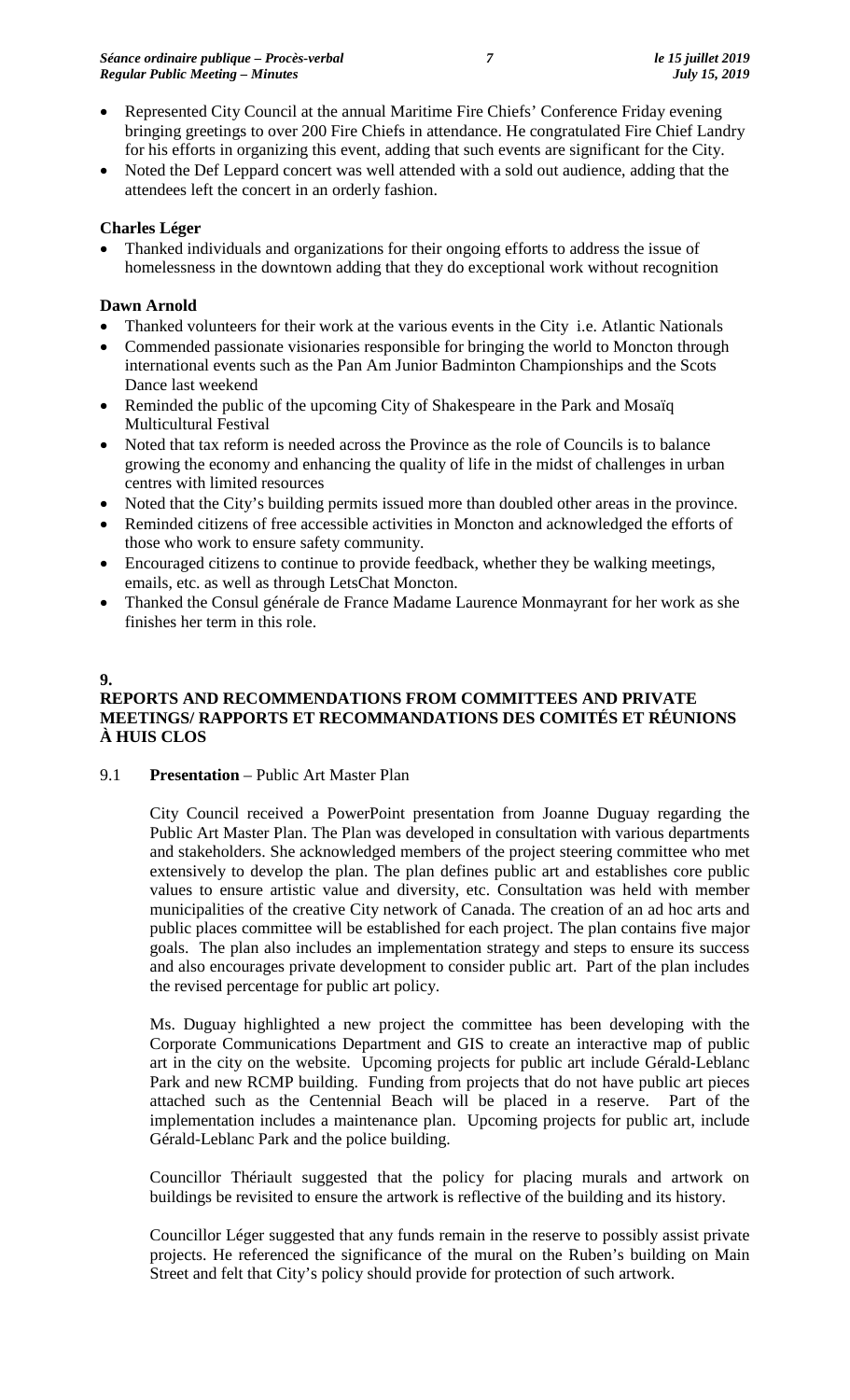#### **Motion:**

- 1. **That** Moncton City Council approve the adoption of the 2019-2029 Public Art Master Plan as recommended by the Cultural Board.
- 2. **That** Moncton City Council approves the updated Percent for Public Art Policy of June 17, 2019

Moved by Councillor Thériault Seconded by Councillor Lawrence

#### **MOTION CARRIED.**

9.2 **Recommendation(s)** – Private Session – June 10, 2019

**Motion: That** Council approve the Policy regarding the Appeal Committee of Council of the City of Moncton on Dangerous or Unsightly Premises and Property, and that the Policy be brought forward to the July 15, 2019 Public Council Session for ratification to coincide with the second and third reading of By-Law # Z-819 concerning Dangerous or Unsightly Premises and Property.

Moved by Councillor Léger Seconded by Councillor Turner

## **MOTION CARRIED.**

- 9.3 **Recommendation(s)** Committee of the Whole June 24, 2019
- 1. **Motion: That** Moncton City Council adopt the Levels of Service for Economic Development, Codiac Transpo, Venues, Utilities, Leisure Services, Moncton SPCA, and Greater Moncton Pest Control Commission.

Moved by Councillor Léger Seconded by Councillor Butler

#### **MOTION CARRIED.**

2. **Motion: That** Moncton City Council adopt the revised Fire Department levels of service.

Moved by Councillor Boudreau Seconded by Councillor Léger

#### **MOTION CARRIED.**

## 9.4 **Recommendation(s)** – Special Committee of the Whole – July 8, 2019

**Motion: That** Moncton City Council accept the job descriptions for municipal elected officials, outlined in the Roles and Responsibilities document prepared by the Enhancing Democracy Implementation Committee, as an education tool for members of the public, and that the document be published on the Council page of the City's website.

Moved by Councillor Edgett Seconded by Councillor Léger

#### **MOTION CARRIED.**

#### **10.**

#### **REPORTS FROM ADMINISTRATION/ RAPPORTS DE L'ADMINISTRATION**

10.1 **City Contract W19D 05AX** – Grade Crossing Improvements – Phase 2

**Motion:**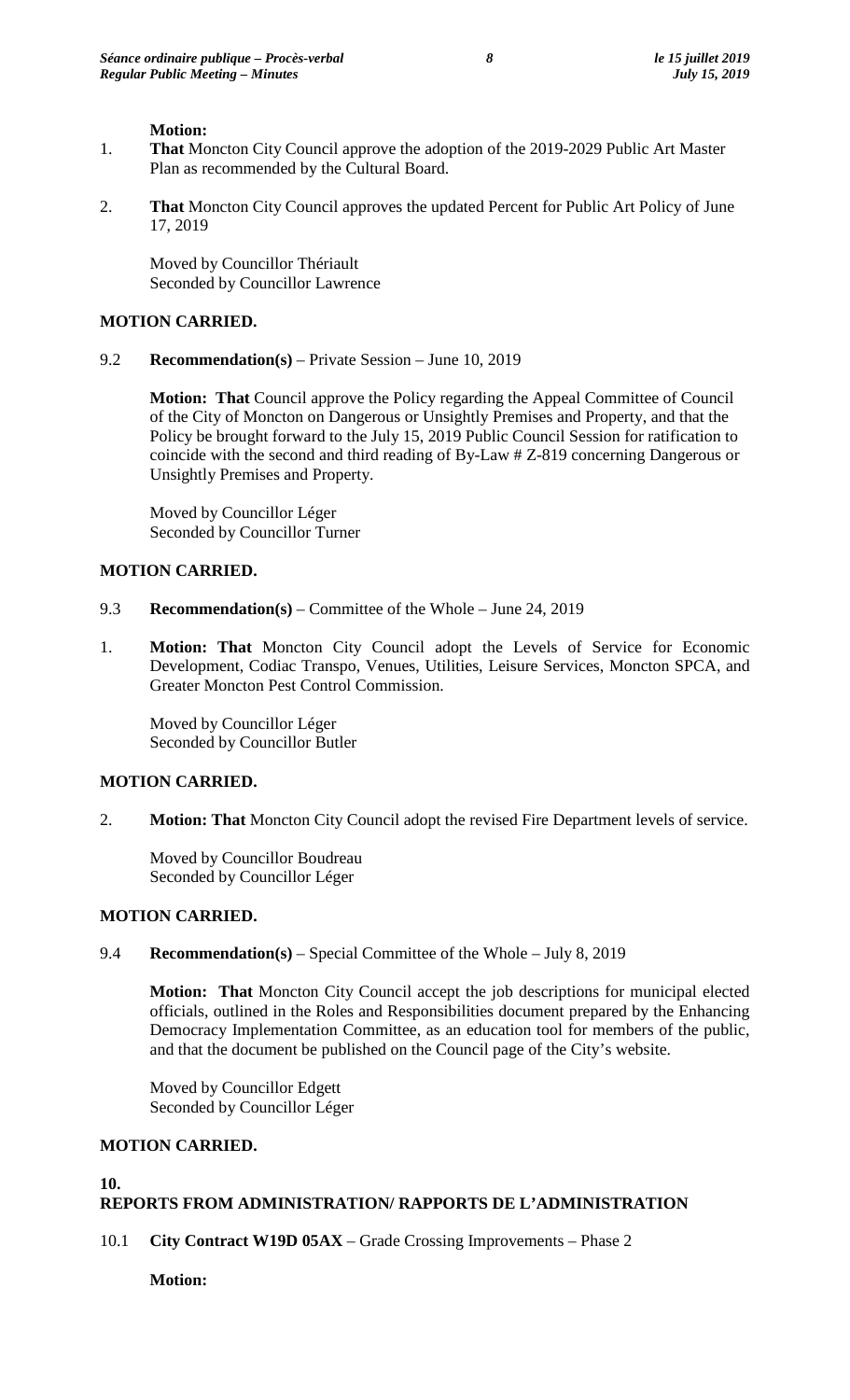- 1. **That** City Contract No. W19D 05AX, Grade Crossing Improvements Phase 2, be awarded to AVL Construction Group Inc. in the amount of \$473,308.72 including HST (\$429,212.81 net municipal cost), and that the budget for the project be set at \$980,000.00 including net HST, purchasing of Omni panels, the City's portion of the CN Grade Crossing Improvements, engineering (including Crandall Engineering Ltd., Recommendation No. 3 below) and contingency.
- 2. That a contract with AVL Construction Group Inc. be drafted, and that the Mayor and City Clerk be authorized to sign said contract and affix the Corporate Seal of the City of Moncton.
- 3. That Professional Engineering Services for the construction management and post-construction activities be awarded to Crandall Engineering Ltd. for a total proposed price of \$47,040.75, including HST (\$42,658.19 net HST), as outlined in the attached Crandall Engineering Ltd. Proposal dated June 21, 2019.
- 4. That a Professional Engineering Services agreement which includes all project phases be drafted, and that the Mayor and City Clerk be authorized to sign said agreement and affix the Corporate Seal of the City of Moncton thereto.
- 5. That the Mayor and City Clerk be authorized to sign the funding agreements with CN Rail for each Grade Crossing, and affix the Corporate Seal of the City of Moncton thereto.
- 6. That the Mayor and City Clerk be authorized to sign the Canada City of Moncton Rail Safety Improvement Program Agreement for Grade Crossing Improvements and affix the Corporate Seal of the City of Moncton thereto.

Moved by Councillor Léger Seconded by Councillor Turner

## **MOTION CARRIED.**

## **10.2 Maintenance Renewal Agreement** – Infor/Hansen

**Motion: That** the Infor 5-year maintenance addendum be approved and that the Mayor and City Clerk be authorized to sign all related documents and affix the corporate seal thereto.

Moved by Councillor Léger Seconded by Councillor Butler

Councillors Léger and Crossman requested consideration to a mechanism with reference numbers to allow for tracking of requests and to allow citizens to view the progress online. Administration reported that efforts are being made to improve customer service and increase access for citizens in terms of tracking the requests on line. Another objective is to standardize the process for departmental use. Administration will be reporting to Council in this regard in the near future.

The Mayor noted the unique code on the back of the bench which helps with tracking vandalism to a particular bench.

## **MOTION CARRIED.**

## **10.3 Tender TCS19-085** – Riverfront Trail Bridge Refinishing

## **Motion:**

- 1. **That** Tender #TCS19-085 for Riverfront Trail Bridge Refinishing be awarded to the lowest Bidder meeting the Terms and Conditions and Specifications, being MacDonald Applicators Ltd. (Bid Option #1), for the Total Tendered Price of \$552,126.50, including H.S.T. @ 15%.
- 2. It is also recommended that a ten percent (10%) Contingency Allowance in the amount of \$55,212.65, including H.S.T. @ 15% be established for this project to address any unforeseen / unknown site conditions which may result in additional work being required; and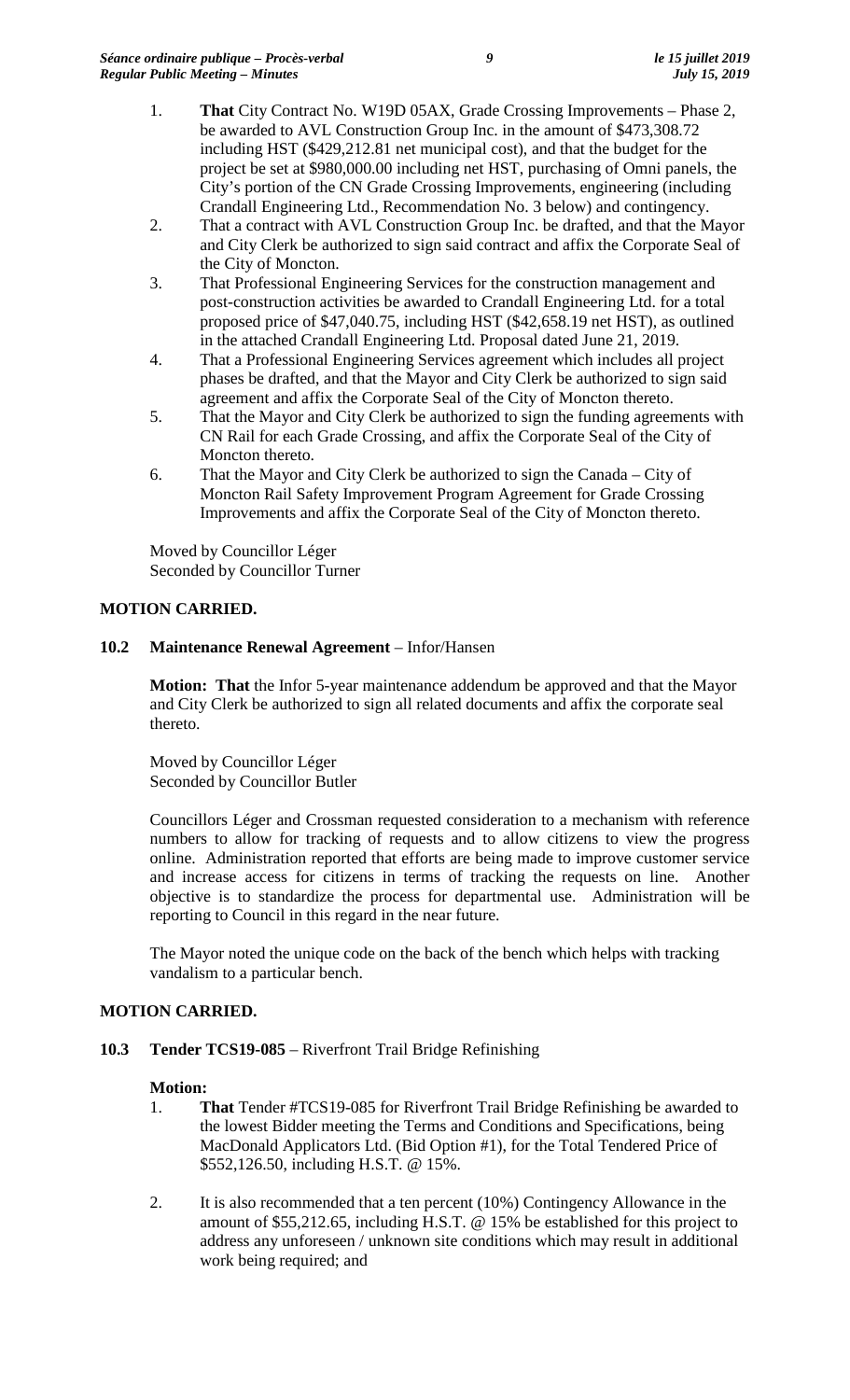3. That the Mayor and City Clerk be authorized to sign an agreement with MacDonald Applicators Ltd., and affix the Corporate Seal of the City of Moncton thereto.

Moved by Councillor Turner Seconded by Councillor Lawrence

Councillor Léger suggested considering a barrier to protect bikers. Mrs. Dallaire noted that this would be the responsibility of the Province and was uncertain the City had authority. However, she felt that signage would be important early in the process.

## **MOTION CARRIED.**

10.4 **Request for Proposal RFP19-072** – Design, Build, Operation and Maintenance of Biomass Heating Systems (Operations Centre)

**Motion: That** Request for Proposal #RFP19-072 for the Design and Construction of a Biomass Heating System for the City of Moncton's Operations Centre be awarded to Design Built Mechanical Inc., for the Total Negotiated Price of \$608,925.00, including H.S.T. @ 15%.

**That** a Five Percent (5%) Contingency Allowance in the amount of \$30,446.25, including H.S.T. @ 15% is also being recommended to address any unknown / unforeseen site conditions which may be encountered during the course of the project.

**That** a ten (10) year agreement be established with Design Built Mechanical Inc. for the Operation and Maintenance (O&M) of the Operations Centre's biomass boiler plant, in accordance with the annual O&M cost submitted for years One (1) to Ten (10), representing a Total Ten (10) Year O&M Cost of \$114,491.70, including H.S.T. @ 15%.

**That** a ten (10) year agreement be established with Design Built Mechanical Inc. for the Supply and Delivery of Biomass Fuel required for the Operations Centre's biomass boiler plant, in accordance with the Unit Bid Prices (per Gigajoule) submitted for Years One (1) to Ten (10), for a Total Estimated Ten (10) Year Biomass Fuel Cost of \$383,923.94, including H.S.T. @ 15%.

And lastly that the City enter into an Agreement with the Federation of Canadian Municipalities for funding in the amount of up to \$280,914 or 50% of the eligible total project cost for the installation of a wood chip biomass boiler at the Operations Centre, and that the Mayor and City Clerk be authorized to sign all necessary documents and to affix the corporate seal thereto.

Moved by Councillor Léger Seconded by Councillor Turner

Councillor Léger highlighted that replacing the existing boiler would significantly reduce greenhouse gas emissions by 169 tonnes annually. Mention was also made of the significant savings in implementing the biomass system.

Councillor Boudreau noted that he would vote against this as biomass has an impact on trees and he would have preferred other options for Council to consider.

Administration advised that only the woodchips from the trees that have been removed would be used. Turtle Creek is one source and some from private property owners and the company also has some private companies. The chips the City has acquired over the past five years could fuel this operation over the next ten years.

## **MOTION CARRIED. –** *Councillor Boudreau registered a nay vote.*

10.5 **Request for Proposal RFP18-027** – Supply and Installation of Parking Management System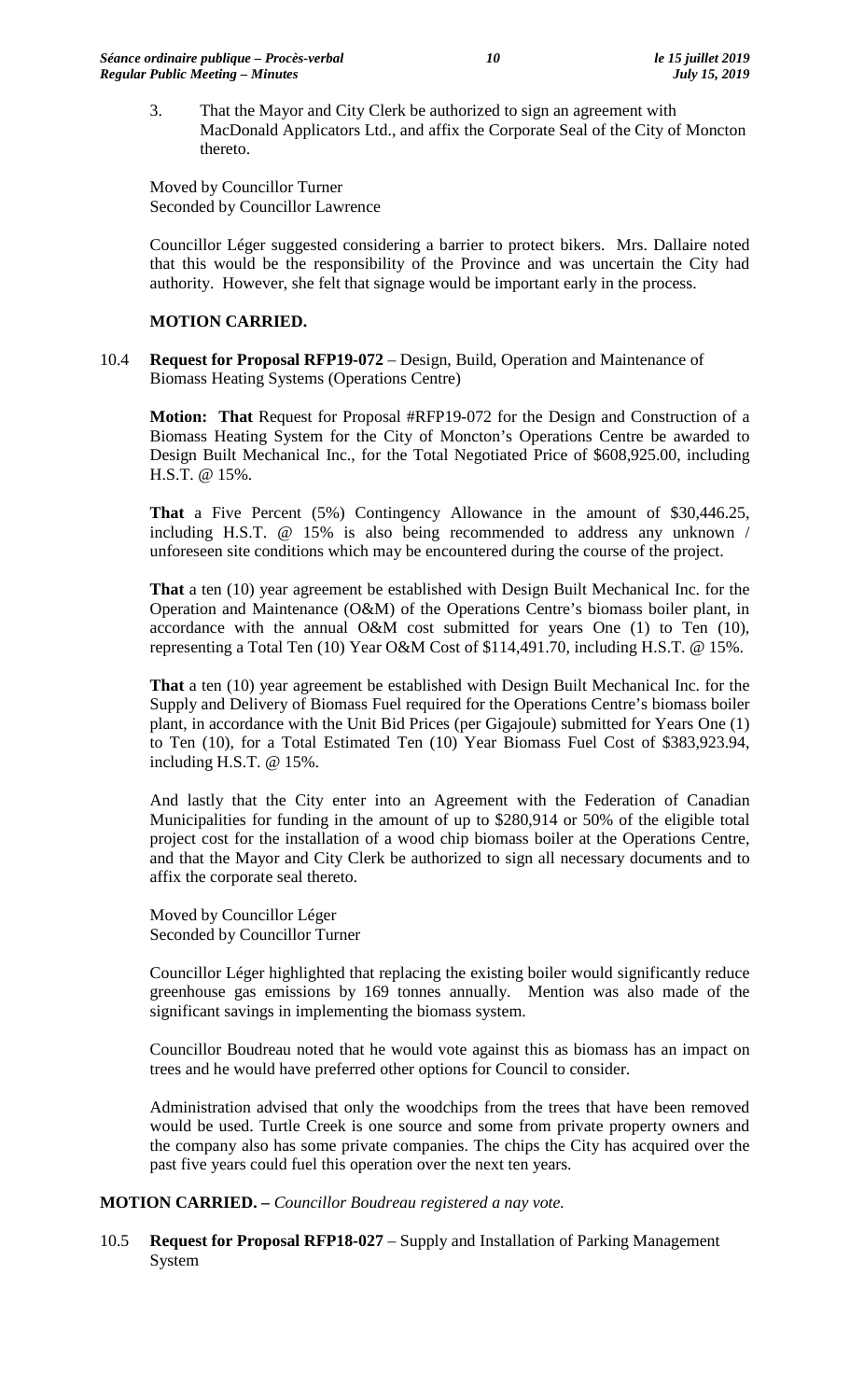City Council received a PowerPoint presentation from Alcide Richard regarding the new parking management system. The intent is to implement a fully automated state-of-the-art system with terminals that will accept coins, debit cards, hot spot, merchant stamps, etc. The City's lots will be gated. Parking will continue to be free on weekends at City lots, however, administration is considering whether to leave them open or closed to track the number of people using the lots. Administration will return to Council with recommendations in this regard.

**Motion: That** Request for Proposal #RFP18-027 for the Supply and Installation of at Parking Management System be awarded to the highest-scoring Proponent, being Logic-Contrôle Inc., a division of Globatech Group, for the total negotiated price of \$678,993.88, including H.S.T. @ 15%, and

**That** a Five Percent (5%) Contingency Allowance be established for the project, in the amount of \$33,949.694, including H.S.T. @ 15%, to address any unknown / unforeseen site conditions which may be encountered during the course of the project.

Moved by Councillor Leger Seconded by Councillor Butler

Mr. Richard reported that Administration is reviewing the contract for the commissionaires and will report to City Council in the near future. Administration is exploring the following possibilities, which, if they proceed, would require separate contracts, i.e.

- A remotely-operated booth.
- Security cameras

Engineering will also work with Corporate Communications to communicate this message to the public.

- Councillor Turner requested that assurances be taken to ensure events are not impacted.
- Councillor Lawrence requested that system be set up to advise, when a parking lot is full, what parking lots have available parking. Mr. Richard indicated that while it is not part of this contract, it could be considered in the future.

## **MOTION CARRIED.**

10.6 **Notice of Motion –** Reinstatement of Rainbow Crosswalks – Regular Public

The Assistant City Clerk read into the record the following recommendation from Administration:

That the City continue to follow Transportation Association of Canada crosswalk standards as articulated in the Manual of Traffic Control Devices of Canada, which only mentions the use of white and yellow paint in the use of crosswalk lines and zebra crossing markings.

This motion was not voted upon with Councillor Crossman proposing the following alternative resolution following his discussions with the Transportation Association of Canada and the LBGTQ+ community:

## **Resolution**

**WHEREAS,** Whereas Moncton is one of New Brunswick's most inclusive cities and

**WHEREAS,** the City of Moncton Strategic Plan promotes the notion that Moncton is a culturally vibrant community that promotes and celebrates diversity and

**WHEREAS,** Rainbows are a symbol of the LGBTQ community and rainbow crosswalks have become a way for towns and cities across North America to show support and acceptance for the LGBTQ people living in them and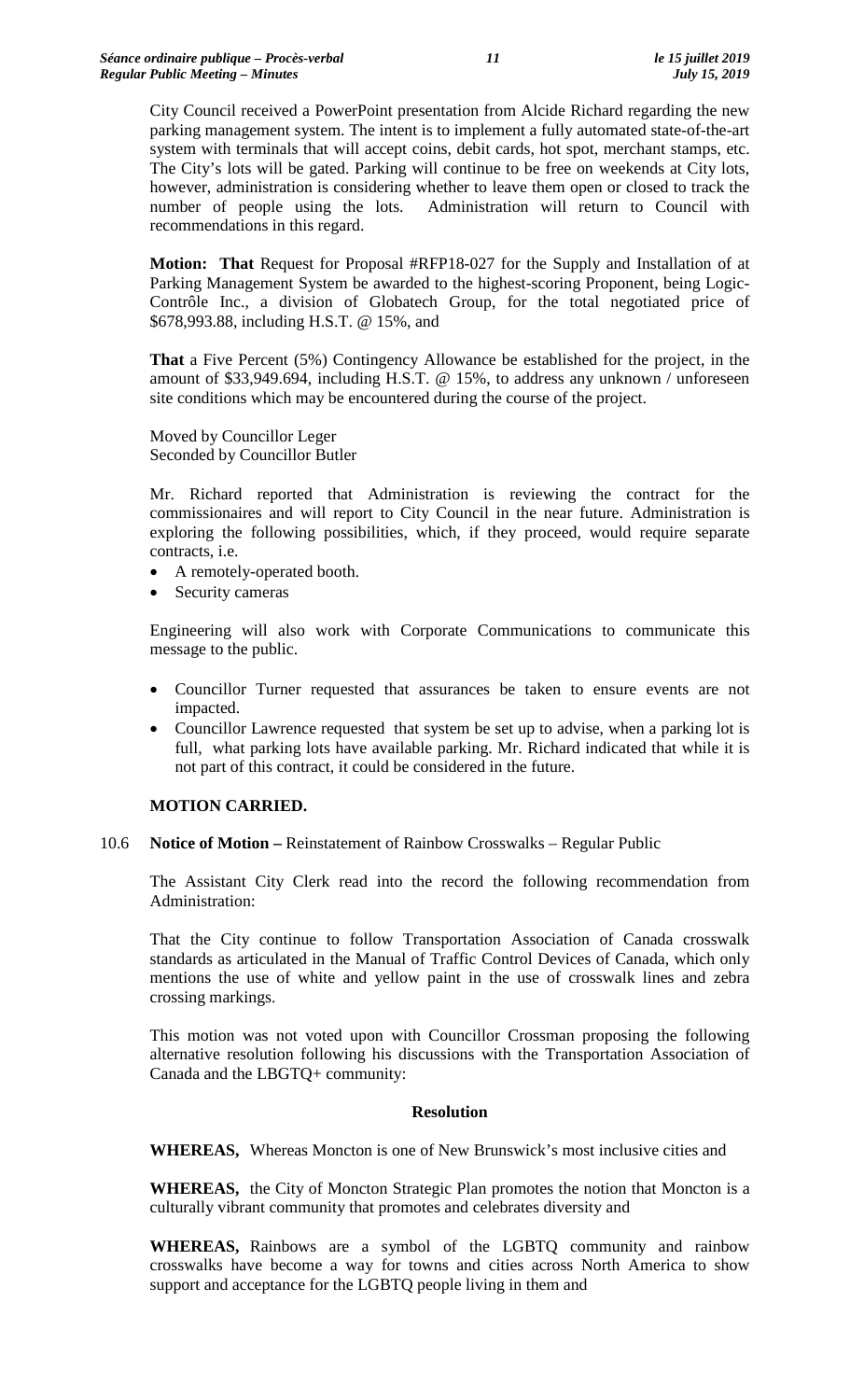**WHEREAS,** Moncton installed Rainbow sidewalks in 2016 an d 2017, leading the Province in this initiative and

**WHEREAS,** Correspondence from the Provincial Minister of Transportation and Infrastructure in June 2018 indicated that rainbow crosswalks could be installed at the discretion of a Municipality until such time as the study on this matter by the Transportation Association of Canada is complete

## **THEREFORE BE IT RESOLVED**

**That** Rainbow Crosswalks previously installed on Main St, Moncton in the Downtown core be repainted either with rainbow colours or in colours interspersed between the white blocks in a standard crosswalk design; and that administration take necessary steps to ensure visibility and safety for both pedestrians and drivers at these crosswalks.

Moved by Councillor Crossman Seconded by Councillor Thériault

Councillor Boudreau spoke against the motion on the basis of liability to which the city exposes itself adding that City follows TAC guidelines and is awaiting their clarification on colored crosswalks. He did not wish his vote to be construed against the LBGTQ+ community. He was under the impression that this issue was addressed last year and that this community was satisfied with the alternative which included the installation of flags.

Several members of Council spoke in support of the motion and requested that if the motion is passed, that the proper combination of colors be applied in consultation with the LBGTSQ+ community and that the painting be carried out in a timely fashion.

## **MOTION CARRIED.**

**11.**

# **READING OF BY-LAWS/ LECTURE D'ARRÊTÉS MUNICIPAUX**

*The Assistant City Clerk announced that the following by-laws will be posted on line at [www.moncton.ca](http://www.moncton.ca/) in lieu of reading them into the record at future meetings, pursuant to Section 15.3(a) ii (A&B) of the Local Governance Act, or same can be faxed, mailed or e-mailed to interested parties at their request.*

11.1 **A By Law** In Amendment of the City of Moncton Zoning By-Law, being By-Law Z-213.68 – *First Reading*

*City Council provided the Assistant City Clerk permission to read into the record first reading to By-Law 213.68 as Item 7.1 was adopted.*

11.2 **A By Law** in Amendment of a By-Law Relating to the Regulation of Traffic and Parking in the City of Moncton, being T-310.32 – *Second and Third Readings*

**Motion:** I would move that second reading be given to By-Law T-310.32.

Moved by Councillor Butler Seconded by Councillor Léger

## **MOTION CARRIED.**

The Assistant City Clerk gave second reading to By-Law T-310.32.

**Motion:** I would move that third reading be given to By-Law T-310.32 being A By-Law in Amendment of a By-Law Relating to the Regulation of Traffic and Parking in the City of Moncton and that it be ordained and passed and that the Mayor and City Clerk be authorized to affix the Corporate Seal of the City of Moncton thereto.

Moved by Councillor Léger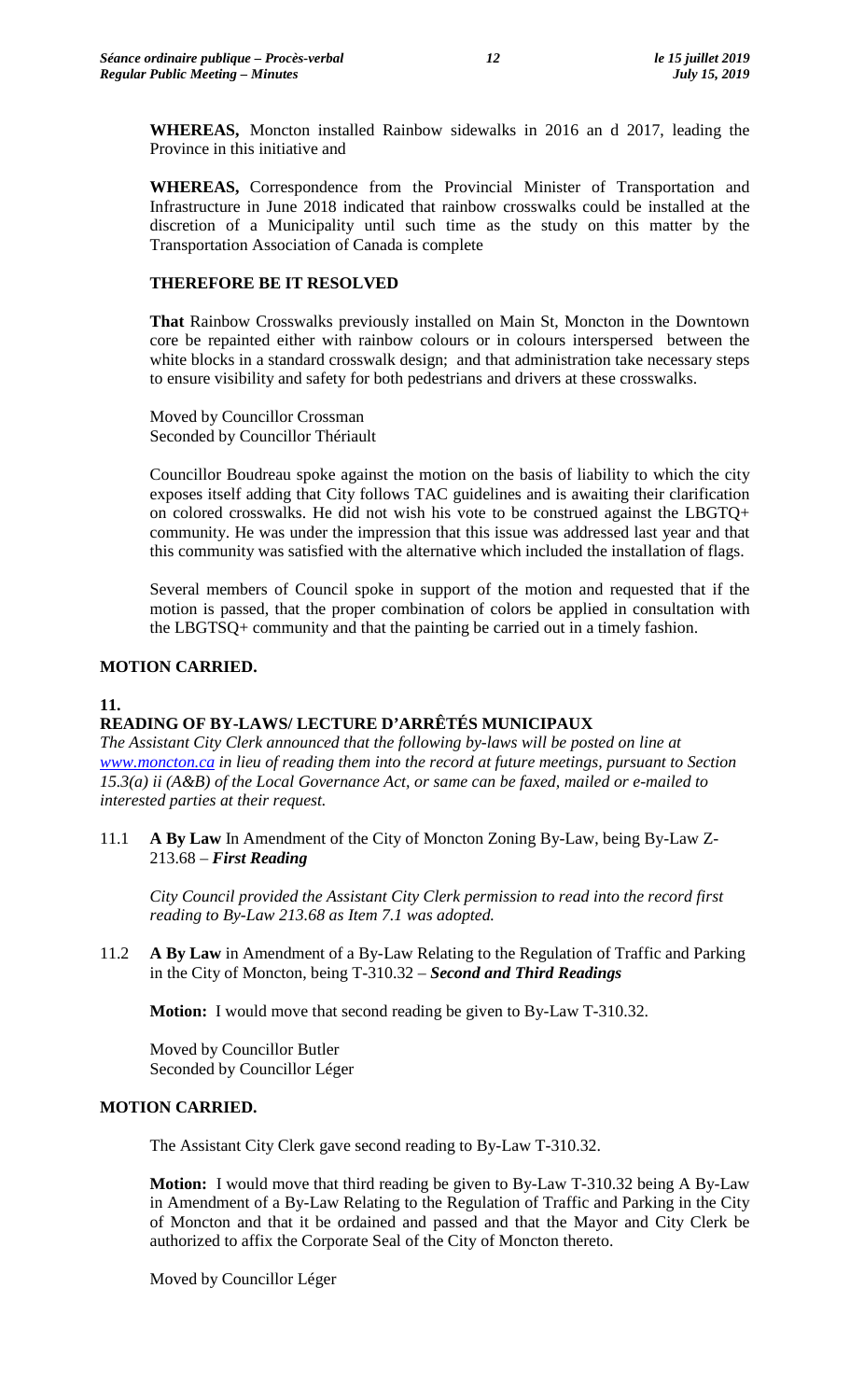Seconded by Councillor Edgett

#### **MOTION CARRIED.**

The Assistant City Clerk gave third reading to By-Law T-310.32.

11.3 **A By-Law** Relating to Dangerous or Unsightly Premises and Property in the City of Moncton, being By-Law Z-819 – *Second and Third Readings*

**Motion:** I would move that second reading be given to By-Law Z-819 Relating to Dangerous or Unsightly Premises and Property in the City of Moncton.

Moved by Councillor Butler Seconded by Councillor Léger

#### **MOTION CARRIED.**

The Assistant City Clerk gave second reading to By-Law Z-819.

**Motion:** I would move that third reading be given to By-Law Z-819 Relating to Dangerous or Unsightly Premises and Property in the City of Moncton and that it be ordained and passed and that the Mayor and City Clerk be authorized to affix the Corporate Seal of the City of Moncton thereto.

Moved by Councillor Léger Seconded by Councillor Lawrence

#### **MOTION CARRIED.**

The Assistant City Clerk gave third reading to By-Law Z-819.

11.4 **A By-Law** Relating to a Tourism Accommodation Levy By-law in the City of Moncton, being By-Law A-1419 – *Second and Third Readings*

Jillian Somers gave a presentation regarding the Tourism Levy. She reported that following first reading, feedback was received from stakeholders of the Greater Moncton Hoteliers Association. She highlighted two suggested amendments, specifically Sections 4 and 14:

- 4. An operator shall include on every invoice or receipt for the purchase of such accommodation a separate identified item for the amount of levy imposed on the purchase.
- 14. This by-law shall be effective as of September 1, 2019.

Administration worked with City of Dieppe who has adopted a similar by-law and amendments.

**Motion:** I would move that second reading be given to By-Law A-1419 with amendments to Sections 4 and 14 as described by Administration.

Moved by Councillor Turner Seconded by Councillor Léger

#### **MOTION CARRIED.**

The Assistant City Clerk gave second reading to By-Law A-1419.

**Motion:** I would move that third reading be given and that By-Law A-1419 be ordained and passed with amendments to Sections 4 and 14 as described by administration and that the Mayor and City Clerk be authorized to affix the Corporate Seal of the City of Moncton thereto.

Moved by Councillor Turner